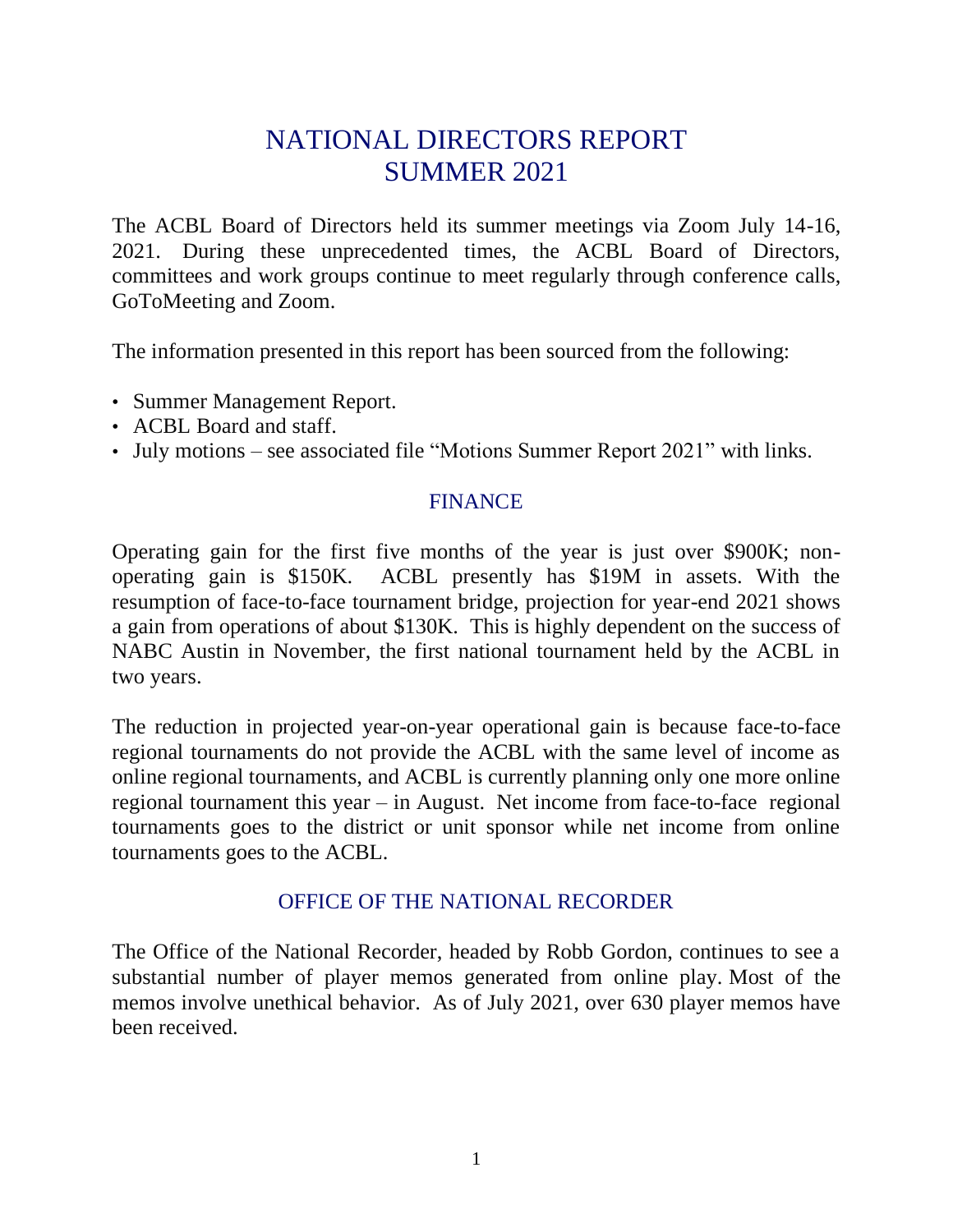The volume of player memos is expected to decrease as the ACBL transitions to face-to-face play. Player memos generated during face-to-face play are more commonly conduct related.

Whether playing online or face-to-face, the message from Robb Gordon remains clear: "If you 'see' something, 'say' something. Do not state it in public or accuse someone. Fill out a player memo. I guarantee we will investigate."

More than 15 volunteers currently support the investigative process. District Disciplinary Committees will become more active as face-to-face play resumes.

Compliance Coordinator Sabrina Goley has been promoted to the roles of Administrative Coordinator and Assistant Corporate Secretary. Her duties as they relate to the Office of the National Recorder will be limited to disciplinary matters.

## APPEALS AND CHARGES COMMITTEE

The Appeals and Charges Committee presented its report on (a) hearings and (b) revisions to the Code of Disciplinary Regulations.

During "Special" board meetings, A&C previously reported on hearings it had held since the March 2021 Board meeting. Under Item 212-01 Report on Hearings, A&C reported on its two most recent hearings: A Negotiated Resolution and an automatic review of an Online Ethical Oversight Committee hearing.

Under Item 212-02 CDR Revisions, A&C presented a revision that was then approved by the Board during the meeting. This revision includes substantial clarifications and simplifications, and a reorganization that includes deletion of Article IX and Appendix A and moves their provisions elsewhere within the CDR. A new section was added to provide guidance to all disciplinary bodies on how to determine appropriate disciplines. Disciplinary options were greatly simplified, improving the process for application of discipline.

An online tour of the ACBL website demonstrated means to access disciplinary case disposition charts, hearing reports and helpful documents. All of the decisions of our Disciplinary Committees (set out in "Hearing Reports") and summaries of the results can be found here: <https://tinyurl.com/yevw898s>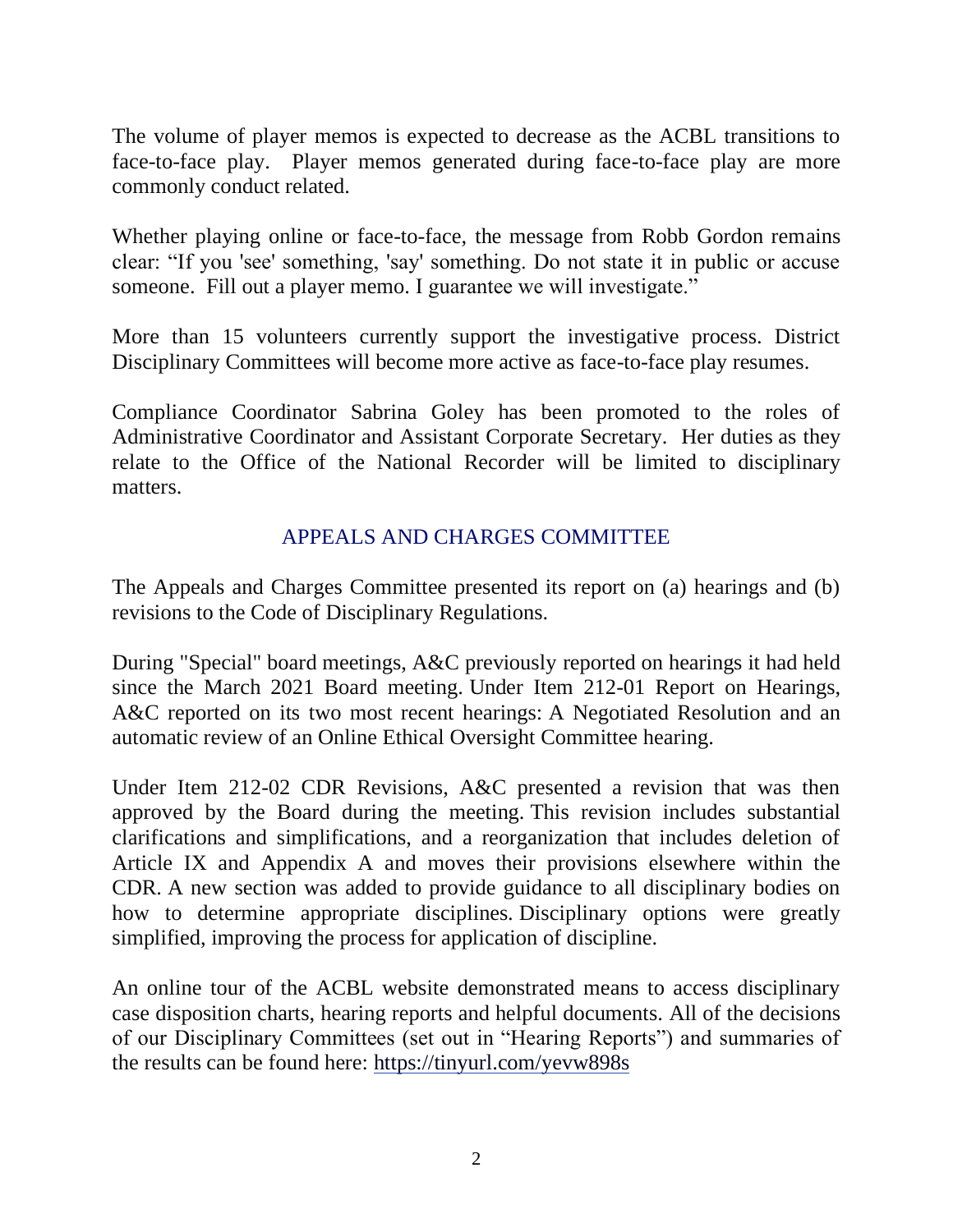#### BYLAWS COMMITTEE

The Bylaws Committee brought forward a motion -- Item 212-04 -- (first reading) to make certain technical amendments to the ACBL Bylaws, Article IX, Board of Governors, correcting omissions made effective April 2021.

#### **MEMBERSHIP**

ACBL membership continues to decrease, but at a lower rate, and is down approximately 9.0% since last year. ACBL membership stands at approximately 146,300 members. As of August 1, District 19 membership is 6,006.

#### **CLUBS**

Over 85 percent of previously sanctioned clubs have renewed in 2021. This percentage continues to increase slightly as clubs return to live play.

The table counts for Virtual Club games are decreasing as table counts for face-toface play continue to climb. Table counts below were sourced from an ACBL email sent to club managers on August 4.

| <b>Table Counts by</b><br><b>Platform</b> | <b>Face-to-Face</b><br><b>Tables</b> | <b>Virtual Club</b><br><b>Tables</b> | <b>Total</b><br><b>Tables</b> |
|-------------------------------------------|--------------------------------------|--------------------------------------|-------------------------------|
| May 2021                                  | 17,981                               | 110,169                              | 128,150                       |
| <b>June 2021</b>                          | 38,066                               | 86,822                               | 124,888                       |
| <b>July 2021</b>                          | 53,230                               | 77,072                               | 130,302                       |

# STRATEGIC COMMITTEE

Strategies for a robust return to face-to-face bridge continue to be refined as club openings are monitored and the Delta variant continues to surge. While the majority of the Board favors an invitational/restricted model, discussions regarding an open (unrestricted) market model continue. Therefore, for the near term, the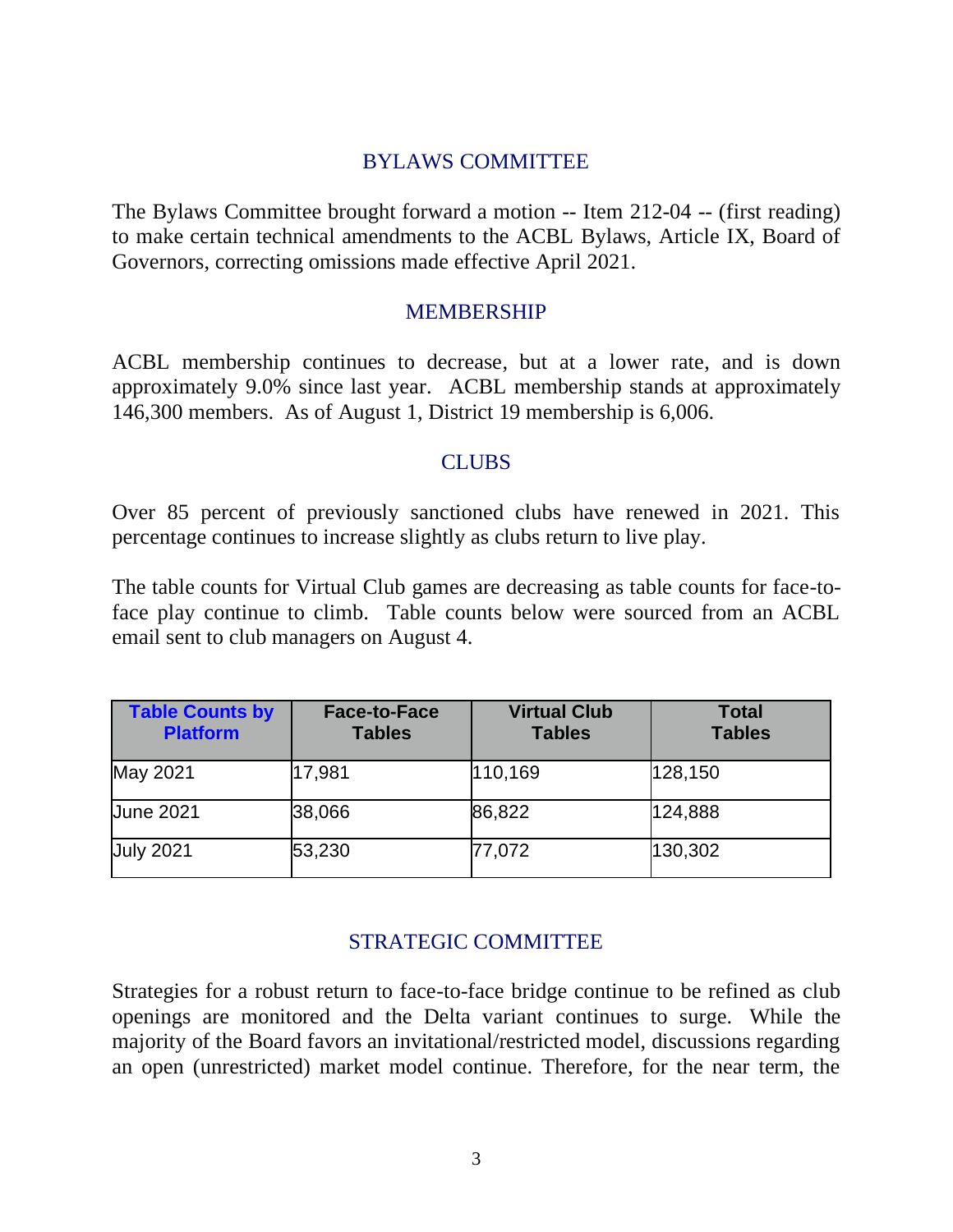following prospective actions were discussed along with timelines for implementation (these are subject to change based on developments):

Eliminate the masterpoint multiplier\* for Virtual Club games effective August 2. Due to the cancellation of face-to-face tournaments through August, the multiplier will remain 1.25 until further notice.

Add masterpoint limited Support Your Club (SYC) games throughout the day and allow members to designate clubs to share in the revenue generated. Implementation: August.

Increase the Visitor Policy to 20 percent and ensure clubs are in compliance. Implementation: August.

Eliminate multi-district pools except for special/local circumstances where players routinely cross district lines for face-to-face games. 99'er NiteClubs are exempt. Implementation in process.

Phase out VACB sanctions for clubs that are not holding face-to-face club games. Implementation: December, with potential extension by Management for Canada depending on its re-opening schedule.

Make future VACB sanctions granted to clubs a function of face-to-face sanctions. Implementation as appropriate and not earlier than January 2022.

Allow parallel face-to-face and online games. Implementation in process.

\*The online multiplier was established at the onset of the pandemic to incentivize players to participate in Virtual Club games, to generate revenue for clubs and to sustain bridge.

Strategic will convene a series of meetings in August to discuss longer-term issues and actions associated with Virtual Clubs and post-pandemic bridge.

#### Management Membership Proposals

Strategic presented two proposals from Management.

The first proposal would require players in club games to either have a lapsed, retrievable ACBL member number or to acquire a number by obtaining a Guest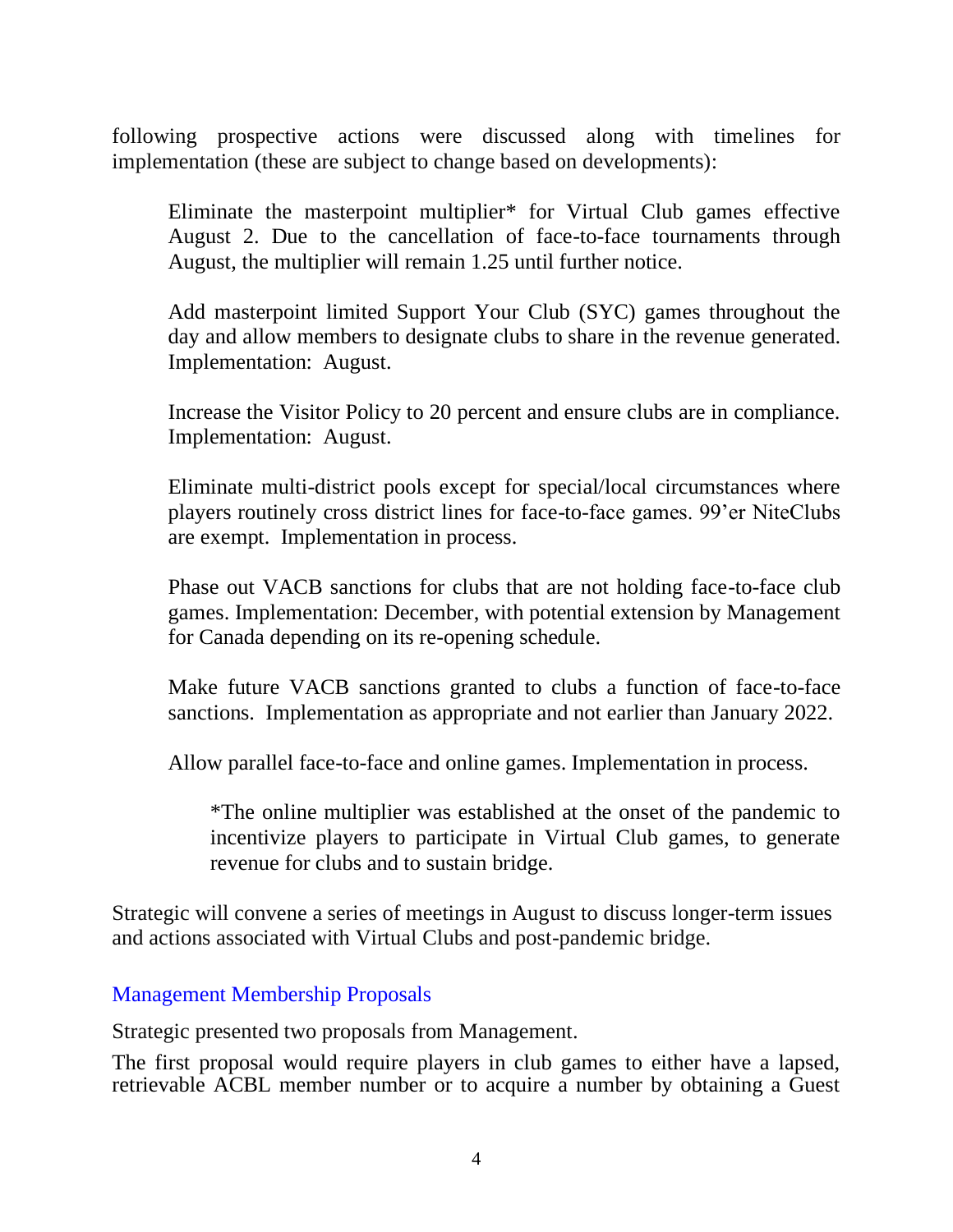Membership. These actions would support ACBL marketing efforts to encourage individual**s** to join or re-join the ACBL. The proposal was rejected by the Board.

The second proposal recommends that tournament participants have an active membership. This requirement is already in place for NABC-level events. It would streamline the tournament fee structure and make membership universal for sanctioned tournaments. This proposal was accepted by the Board.

Both actions by the Board were consistent with feedback from the Board of Governors.

## GOVERNANCE BOARD OPERATIONS COMMITTEE

Most of the actions were undertaken by the Governance Committee in advance of the Summer Board meeting, and were administrative/housekeeping in nature. All were approved by the Board during the meeting.

The work to update and simplify the Codification, the regulatory document of the Board, continued with motions put forward to address how and when Board motions are made, Board meeting process and Board minutes. In addition, the Board clarified outdated language in the Codification regarding Board expenses. It also voted to eliminate reimbursement for hotel and per diem expenses for district directors (soon-to-be-regional directors as well), with the exception of the ACBL President and the Board of Governors Chair, between the conclusion of the Board of Directors meeting and the convening of the Board of Governors meeting.

#### Board Reorganization

Many districts are starting to review their bylaws, amending where necessary those portions governing the role of the district director in their districts. This is in anticipation of the elections early this fall for the position of regional director that will begin the reorganization and downsizing of the board of directors. On January 1, 2022, Regional directors will be in place for Region 1 (Districts 1 and 2), Region 2 (Districts 24 and 25), Region 4 (Districts 5 and 6), Region 5 (Districts 12, 13 and 14), Region 6 (District 7), Region 9 (Districts 15 and 16), Region 11 (Districts 22 and 23) and Region 13 (Districts 18 and 19).

Therefore, the Governance Committee began an in-depth review of both Part 1: Governance and Policy and Part 2: Bridge Operations, of the Codification where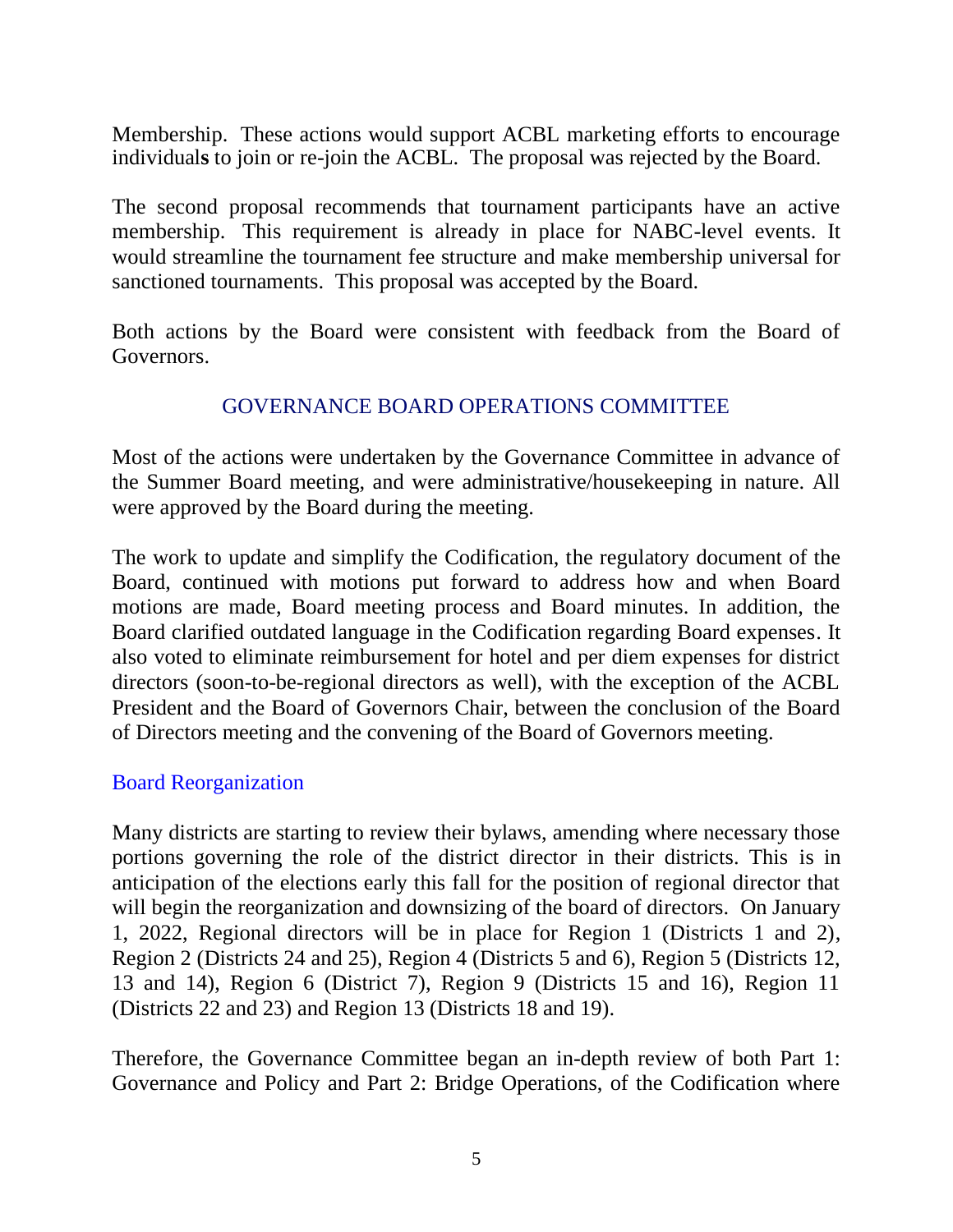there are many references to the roles and responsibilities of the district directors. Per that review and as approved by the Board at this meeting, a number of these current responsibilities will not be assumed by the regional directors, but instead will become the responsibility of district presidents (or their appointed surrogates). Examples include annual appointments of members from their districts to the National Goodwill and Charity Committees, and approval of sanctions for new club games in their districts.

Codification review will continue through the end of this year, with improvements expected to the communications policy; clarification of the procedures for unit governance, formation and dissolution and the composition of the Board Executive Committee, to name just a few. As the transition to a smaller board gets underway, there are many areas of the Codification that will require changing, as Management, staff and members-at-large through appointment by Management or the Board of Governors take on more of the roles currently being filled by Board members. Key functions include: NABC Site Selection, bridge decisions beyond what are addressed by the joint Management/Board/member/Masterpoint Committee, and approval of players to compete in grass roots events when they have residences in multiple districts.

## EXECUTIVE DIRECTOR REVIEW

During the Spring Board meeting, Joe Jones, ACBL Executive Director, presented performance goals for 2021. Progress toward these goals was presented by Jones during the Summer Board meeting. A newly implemented dashboard which helps track the progress and status of projects was demonstrated to the Board.

# MARKETING

#### Guest Membership Program

ACBL Marketing continues to promote and grow the Guest Membership program.

In February, Marketing launched the \$29 first-year annual membership promotion and has successfully converted over 716 guest members to full ACBL members. Currently, there are 781 guest members.

#### **Communications**

ACBL continues to use multiple social media platforms, primarily Facebook.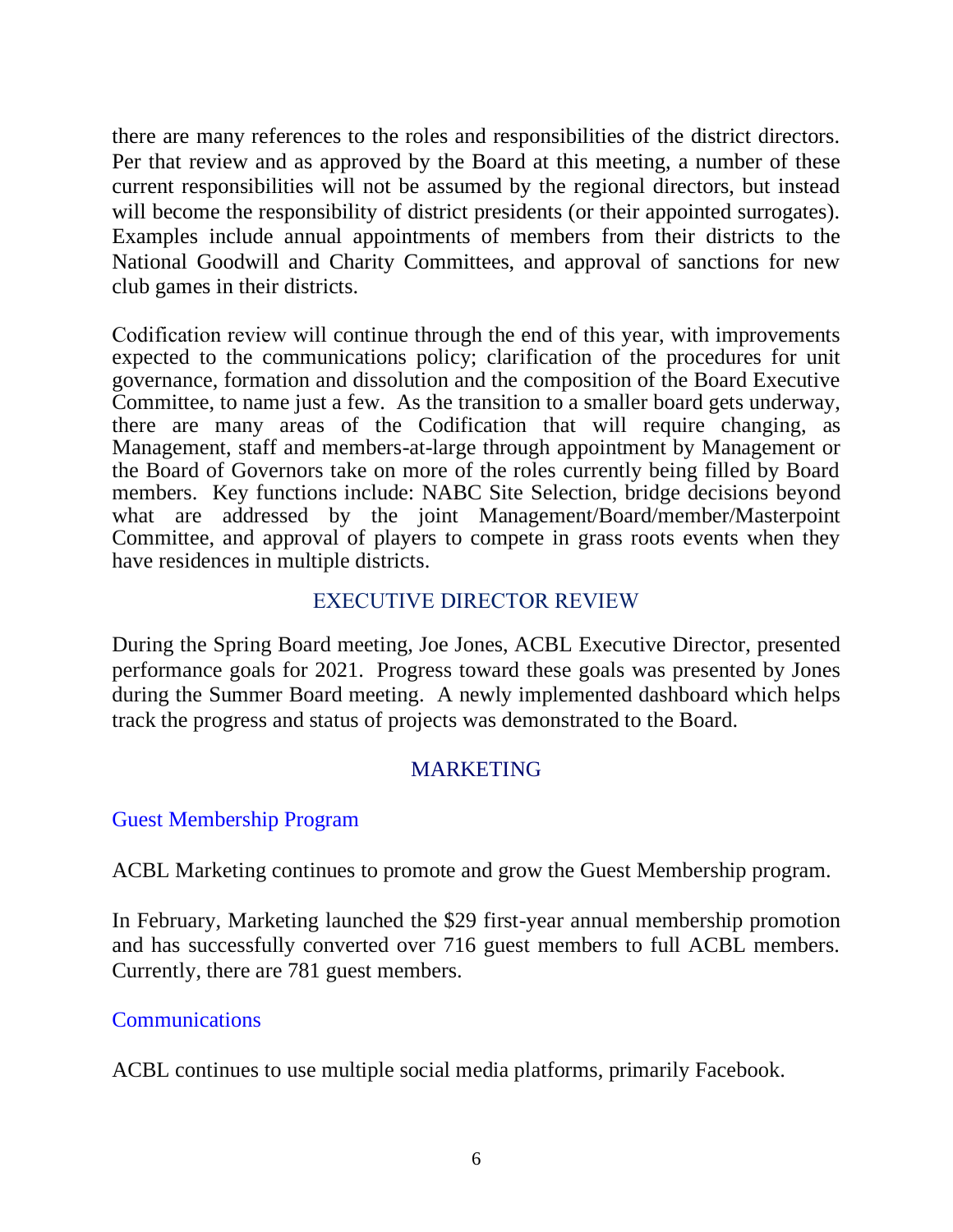- ACBL Facebook page has over 10,200 followers.
- As of June, ACBL Twitter account has over 3,000 followers.
- ACBL Instagram account has over 1,600 followers.

# The Longest Day

Bridge players and clubs rallied around The Longest Day despite the coronavirus pandemic. As of July, over \$843,478 has been raised to support the Alzheimer's Association in its quest to end this devastating disease. Funds raised in Canada will be donated to the Alzheimer Society of Canada.

The ACBL will donate all sanction fees from Virtual Club games held the weekend of June 19 and 20 and from face-to-face club games held the week of June 20-27, increasing the fundraising total.

# NABC SERVICES

The ACBL has reduced by over \$5.4 million 2020-21 financial impacts from hotel contracts related to canceled 2020-21 NABCs.

Hotel and convention center contracts for future NABCs have been renegotiated, resulting in approximately \$1.7 million in financial risk reduction.

Strategies were used to adjust contracted room blocks to match historical pick up and to renegotiate contractual concessions to better match the needs of the ACBL.

# EDUCATION

# ACBL Online Teacher Certification

This workshop focuses on how to use online tools in the most effective and engaging way to teach bridge online and emphasizes best practices to apply when face-to-face classes resume. Year-to-date, 84 teachers have completed the workshop and 45 have earned certifications.

For more information, go to: <https://www.acbl.org/teach/become-a-teacher/>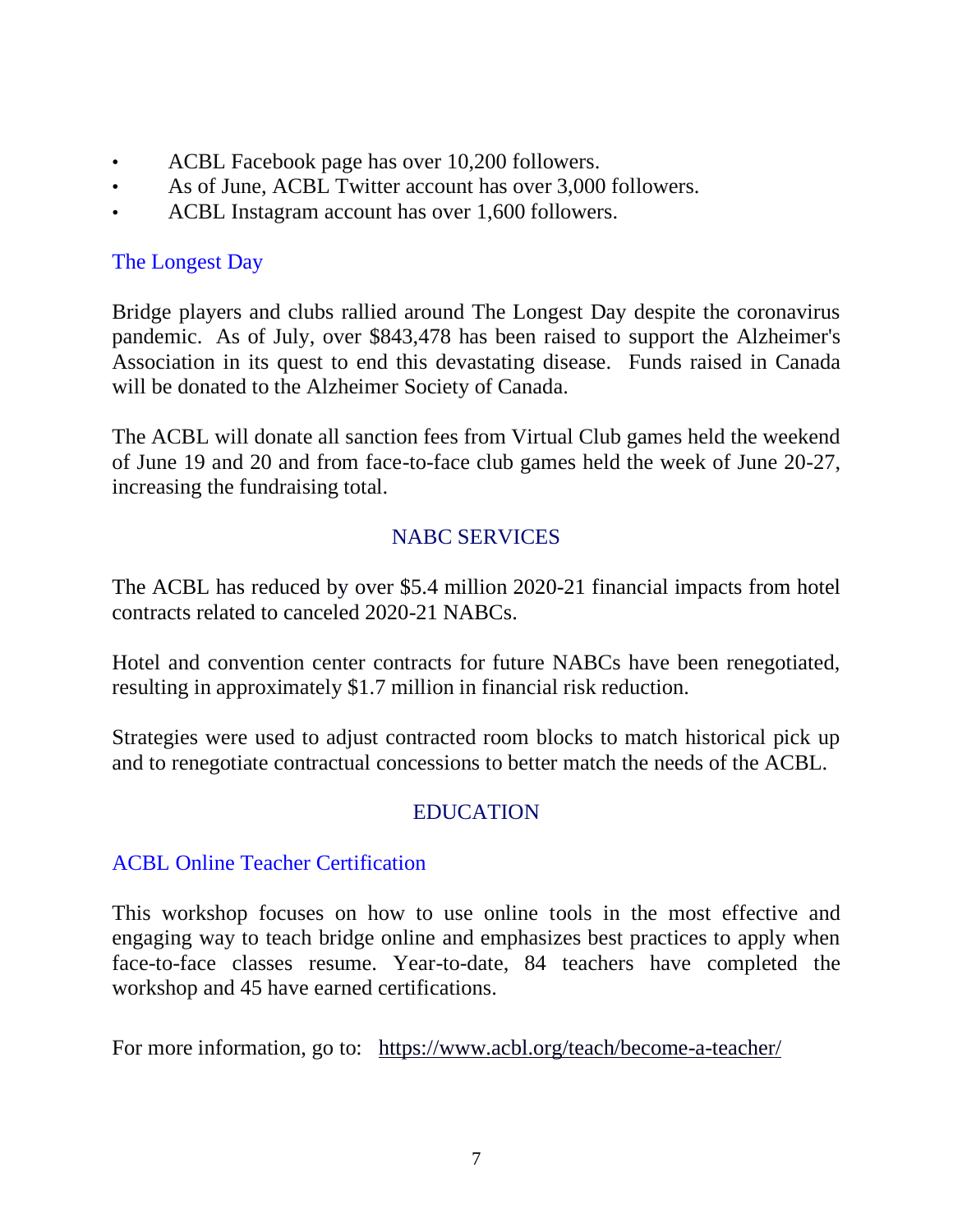#### Intro to Bridge Classes

This interactive online course is comprised of 10 weekly lessons for \$50. The first lesson lasts two hours, while the remaining lessons are 90 minutes each. After the course ends, students may play on the Shark Bridge App free for 90 days and should feel ready to play in a restricted masterpoint game.

Three separate lesson streams open to 70 participants per stream began in June. Courses sold out within days. More lesson streams will begin in early September.

For more information, go to: <https://www.acbl.org/intro-to-bridge/>

#### Club Director Refresher Course

A free club director refresher course led by Melody Euler, tournament director, was held Saturday, June 12. Five-hundred directors attended. An additional 250 directors received the link to the video.

The ACBL will train approximately 100 new club directors June through August.

# INFORMATION TECHNOLOGY

#### Pre-registration Platform

The ACBL is developing a pre-registration platform for future tournaments. This platform will be delivered in four phases with a tentative completion date of spring 2022. Phase one will enable attendees to view, select and register for tournaments. Payment options will be added in phase two. The ability to register for specific tournament events such as open pairs or KOs and to identify and select partners/teammates will be added during phase three.

Further refinements to data analytics and reporting will be delivered during the final phase of the project.

Reporting capabilities will provide tournament organizers with valuable information to select venues, fine tune hospitality costs, adjust staffing levels and modify event offerings. Pre-registration in general will reduce the time spent standing in line and help directing staff to stay on schedule.